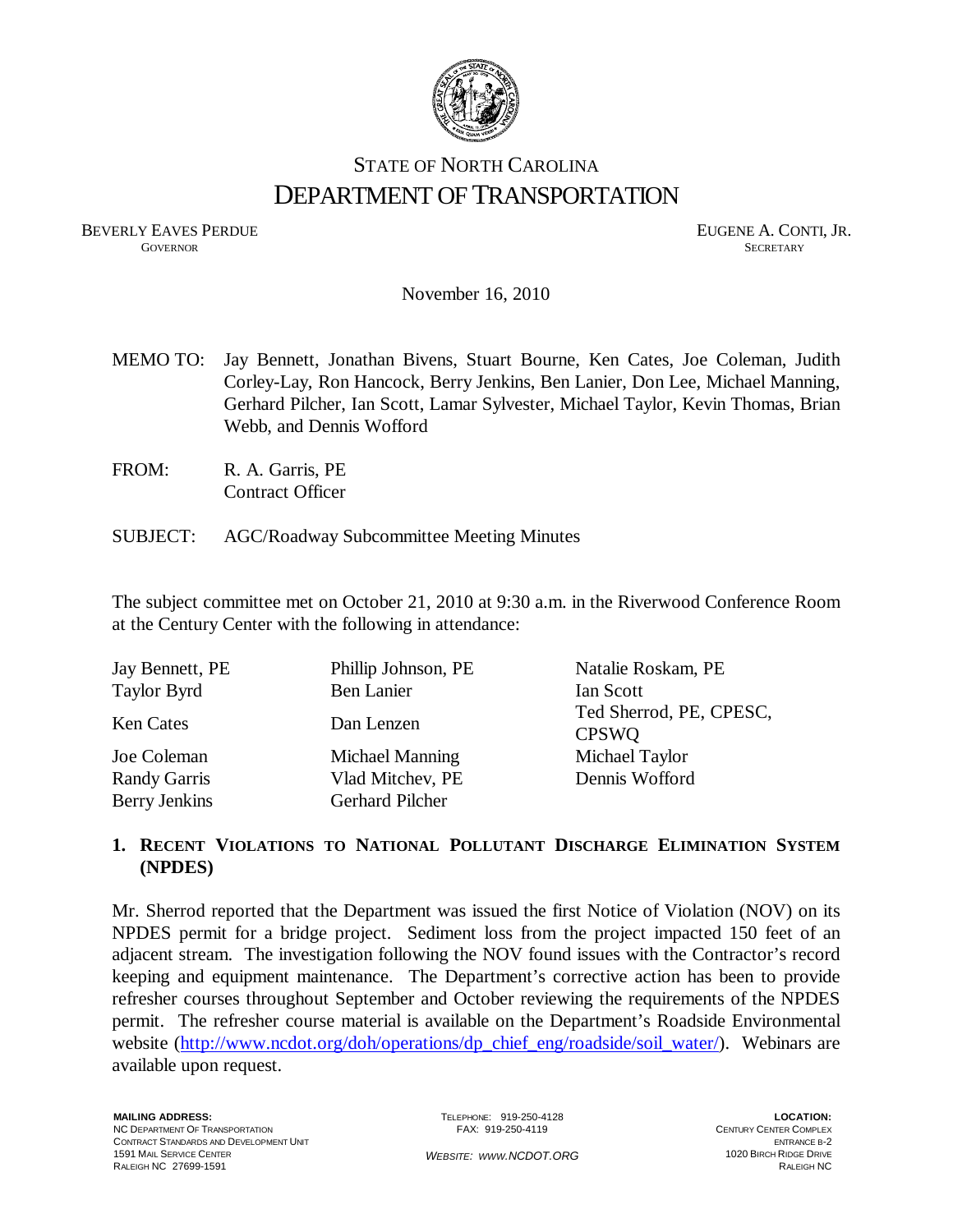Mr. Taylor attended a class detailing these requirements and noted the complexity. He agreed that putting the Stormwater Discharge Outfalls (SDOs) on the plans would assist Contractors and inspectors in identifying recordkeeping requirements. Mr. Sherrod stated that marking SDOs on the plans is being investigated. The simple definition of SDO is the last discharge point where project runoff enters waters of the state.

Recent rain events of up to 26 inches generated several topics for discussion. The sediment control device designs are based on a 10 year rain event. These devices failed during the heavy downpour. In one scenario, the Contractor was issued an Immediate Corrective Action (ICA) at a time when work was being done to fix the sediment control device in the rain. Four issues were noted from the discussion: the limitations of the sediment control device design, the criteria for issuing ICAs, the severity of the ICA for Design Build firms versus non-Design Build firms, and how to pay for extensive off site silt reclamation.

Mr. Sherrod agreed to highlight ICA criteria with the Roadside Environmental staff in an upcoming conference call. Mr. Lee noted the Department is focusing more attention to water quality. There are discussions on whether ICAs should have punitive damages associated with them. One division has already added damages to the specifications. Regulators are moving towards "no discharge" on public projects. Mr. Johnson noted that ICAs are very important to the Resident Engineers because they are part of their performance evaluation. The Engineer may issue a shut down notice if there is an ICA issued.

### **2. PAVEMENT MARKING SHORTAGE**

Mr. Johnson reported that the memo from Mr. Nance waiving damages due to the shortage of pavement marking materials was for work completed through October  $1<sup>st</sup>$  with waivers not to be extended past November  $1<sup>st</sup>$ . The thermoplastic supplies are still limited, and projects impacted are being reviewed on a case by case basis.

### **3. REVISION TO THE PAVEMENT MARKINGS WORK CODES**

Currently, there are work codes for pavement markings and pavement markers. Mr. Johnson reported that the Construction Unit is investigating adding work codes specific to paint and epoxy, thermoplastic, and polyurea. Equipment requirements are different for each application. The subdivision of work codes will assist in categorizing availability.

### **4. NEW SUBCONTRACT APPROVAL FORM**

Mr. Johnson presented the new subcontractor approval form to consolidate RS1-A, B, C, and D. The form is available in Excel on the Construction Unit website so calculations can be done in the spreadsheet. Mr. Taylor requested format edits to help the Contractors copy downloaded data from Bid Express directly into the new form.

### **5. COST SAVING IDEAS**

Mr. Garris solicited cost reduction ideas from the subcommittee to help reduce the State budget deficit. The Department is investigating downloadable plans and bid addenda. Mr. Garris stated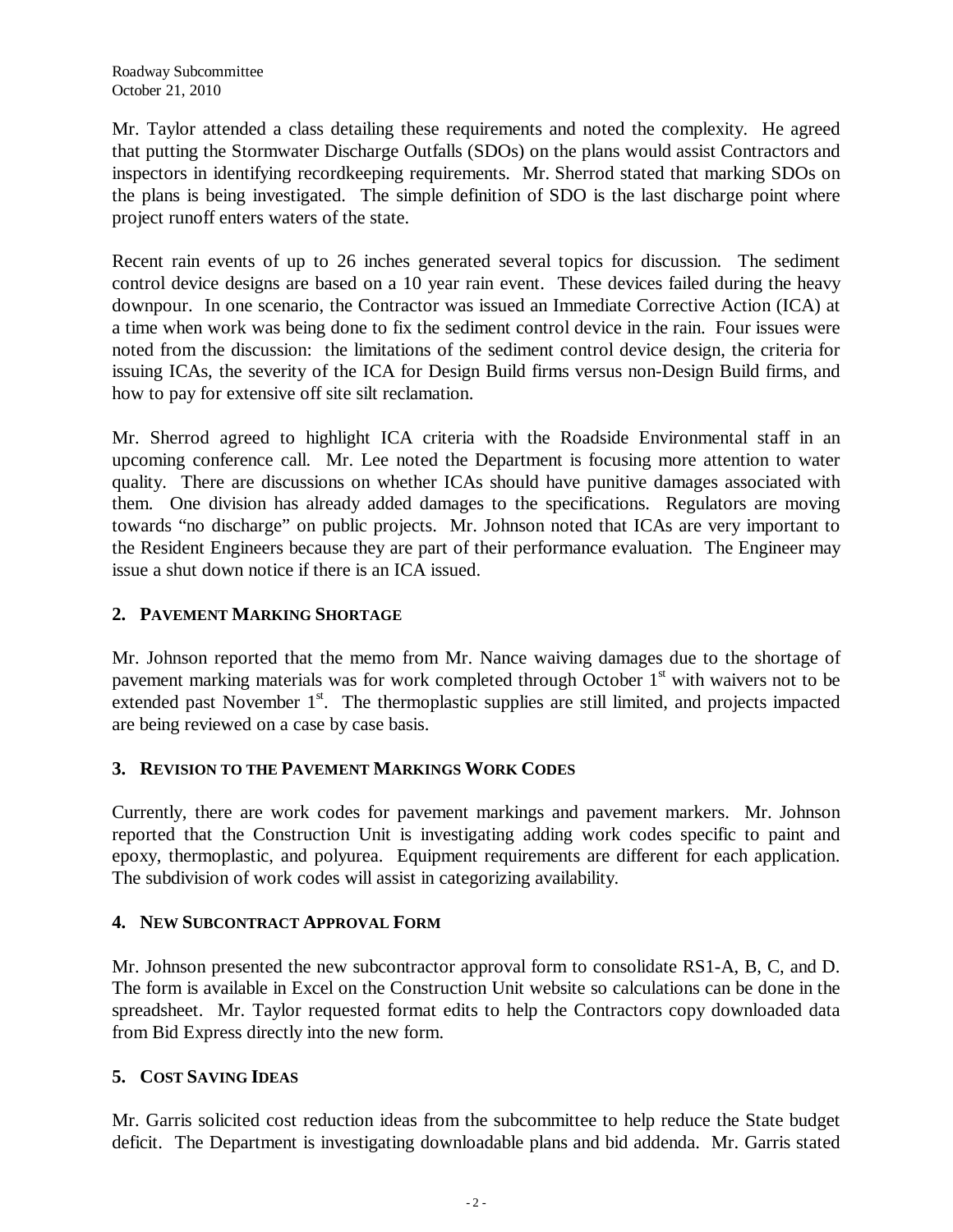that there would still be a plan holders list. Mr. Jenkins offered notes from previous cost containment meetings. Mr. Taylor cited a recent project where noise wall designs were specified and lower cost noise walls were available.

### **6. WARRANTY WORK/RECLAMATION PLAN**

A concern was mentioned where a Contractor disagreed with the work requested under the 12 month warranty guarantee special provision. The question asked was where to appeal after appealing to the Chief Engineer regarding warranty work. Bridge joint replacement was mentioned as common under warranty work. Subcontractors are being required to hold contract bonds for an additional year because of the warranty.

Another issue mentioned involved returning to a project after a year to comply with the reclamation plan. In one instance, the Contractor completed the work to fix the identified issue but the project had been closed. The Contractor was told that the reclamation work was incidental to the project; the intent of the reclamation program was to be compensatory.

### **7. PAVEMENT REHABILITATION**

Recent issues with pavement rehabilitation in the Raleigh area were reported. The divisions are being directed to mill first, mark where patching is required, then patch as a cost savings instead of marking, milling and patching. On a series of projects, the milling was completed according to specification but left open for several weeks. Vehicles slowed at the milled transitions causing traffic delays. The project created nearly fifty tort claims. The concern was that the potential cost savings might be mitigated by tort claims and public perception.

### **8. WORK ZONE TRAFFIC CONTROL SUBCOMMITTEE**

Mr. Taylor reported on the activities of the Work Zone Traffic Control (WZTC) subcommittee. Starting in July 2011, Contractors will need at least one person on staff who has completed work zone supervisor training. Every employee that works in work zone traffic control will need to have training in basic requirements. WZTC Rodeo training in November and December will meet the upcoming basic knowledge requirement. The current flagging procedures will be changed to remove a reference that workers "shall stand on the shoulder." Procedures are being produced for flagging in a four lane work zone.

The next meeting will be held on **Thursday, December 16th,** at **9:30 am** in the **Riverwood Conference Room** at the **Century Center, Building B**.

CC: Victor Barbour, PE Andy Gay, PE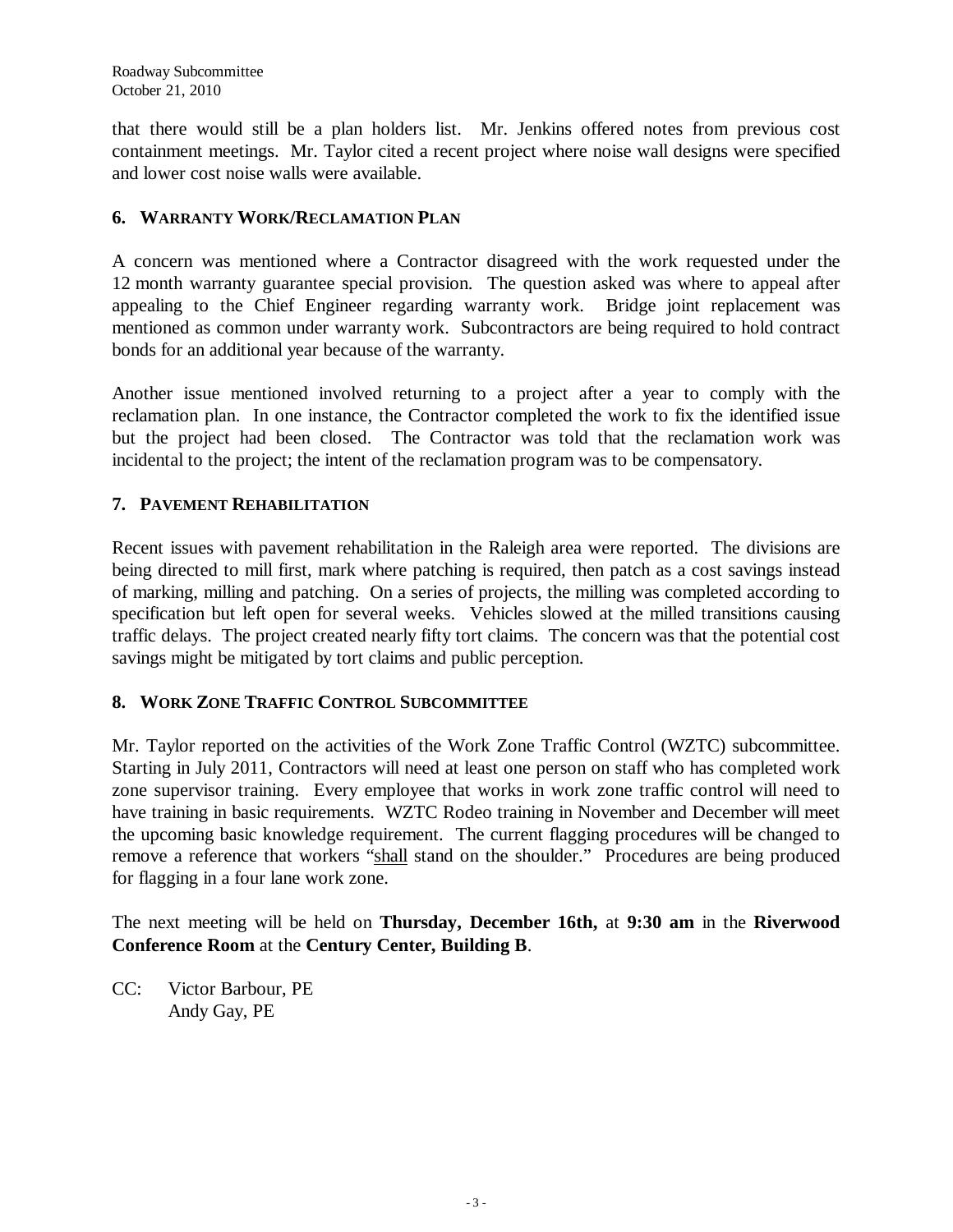## Subcontract Approval Form (Form SAF)

- Complete the "Subcontractor Approval Form" (Form SAF) for the Subcontractor and 2<sup>nd</sup> Tier Subcontractor on one form. Additional items of work can be entered on the "Subcontractor Approval Form Attachment". If there is more than one 2<sup>56</sup> Tier Subcontractor, it should be listed on the Subcontract Approval Form - Additional 2<sup>nd</sup> Tier" (SAF-1 Additional 2<sup>nd</sup> Tier).
- If retainage is being withheld for the Subcontractor or  $2^{nq}$  Tier Subcontractor a place an "X" in the box  $\overline{2}$ to the right of "RETAINAGE".
- When the proposed Subcontractor or 2<sup>nd</sup> Tier Subcontractor is a certified DBE. MBE, or WBE 3. Subcontractor, place an "X" in the box to the right of the appropriate designation. When the proposed Subcontractor is not a certified DBE. MBE, or WBE Subcontractor, place an "X" in the box to the right of "NONE" One of the four spaces shall be marked with an "X".
- When a Subcontractor is to perform all the work involved in the contract item, then the unit price for A., the subcontracted item must be the same as the contract unit price. When only a portion of the quantity of an item is to be sublet, the item should be indicated by the symbol (.). The physical limits of the sublet quantity shall be identified. The unit price for the item of work shall be the same as the Department's contract unit price.

Portion of an item - the Subcontractor performs all work associated with the item, but only performs the work for a part of the contract quantity. (Example: Grading from Station 225+00-L- to end of project.)

- When only a partial amount of the work for an item is to be sublet, the unit price may be less than the 5. contract unit price and the item should be indicated by the symbol (\*). The part of the contract item to be performed by the Subcontractor shall be identified. Partial item of work - the Subcontractor performs part of the work associated with the contract item. (Example: Trucking Subcontractor hauling asphalt or incidental stone.)
- The negotiated Subcontract Unit Price or lump sum price must be the actual price agreed upon 6. between the Contractor and the Subcontractor. In the event the subcontract unit of measure differs from that in the Department's contract, the unit of measure shown on the Subcontract Approval Form shall be the same as those shown in the Department's contract. Any conversions necessary to satisfy this requirement shall be the responsibility of the Contractor. The Converted Price (CP) shall be denoted with an asterisk (\*). (Examples of converting units of measure can be found in the HICAMS User Guide, Chapter 2, Section 8A. Use the following link to view the examples.)

http://www.ncdot.org/doh/operations/dp\_chief\_eng/constructionunit/formsmanuals/UserGuide/Index\_User Guide.html

- 7. The Total Subcontract Amount is the Subcontract Unit Price multiplied by the Quantity.
- The Subcontract Total is the amount of the subcontract. This total is calculated by summing the Total 8. Subcontract Amount of the line items listed for the Subcontractor. Any items listed on the Attachment sheet for the Subcontractor is also included in the Subcontract Total. The lines items for the 2nd Tier Subcontractor are are not included.
- $9$ When any items requested to be sublet have been previously included in an approved subcontract, the following statement shall be included above the listing of these items. "The following items are being deleted from "Subcontract Request Number
- 10. The Contractor, Subcontractor, and 2<sup>no</sup> Tier Subcontractor (when applicable) shall sign the original Subcontract Approval Form and the Contractor shall submit the form to the Resident Engineer.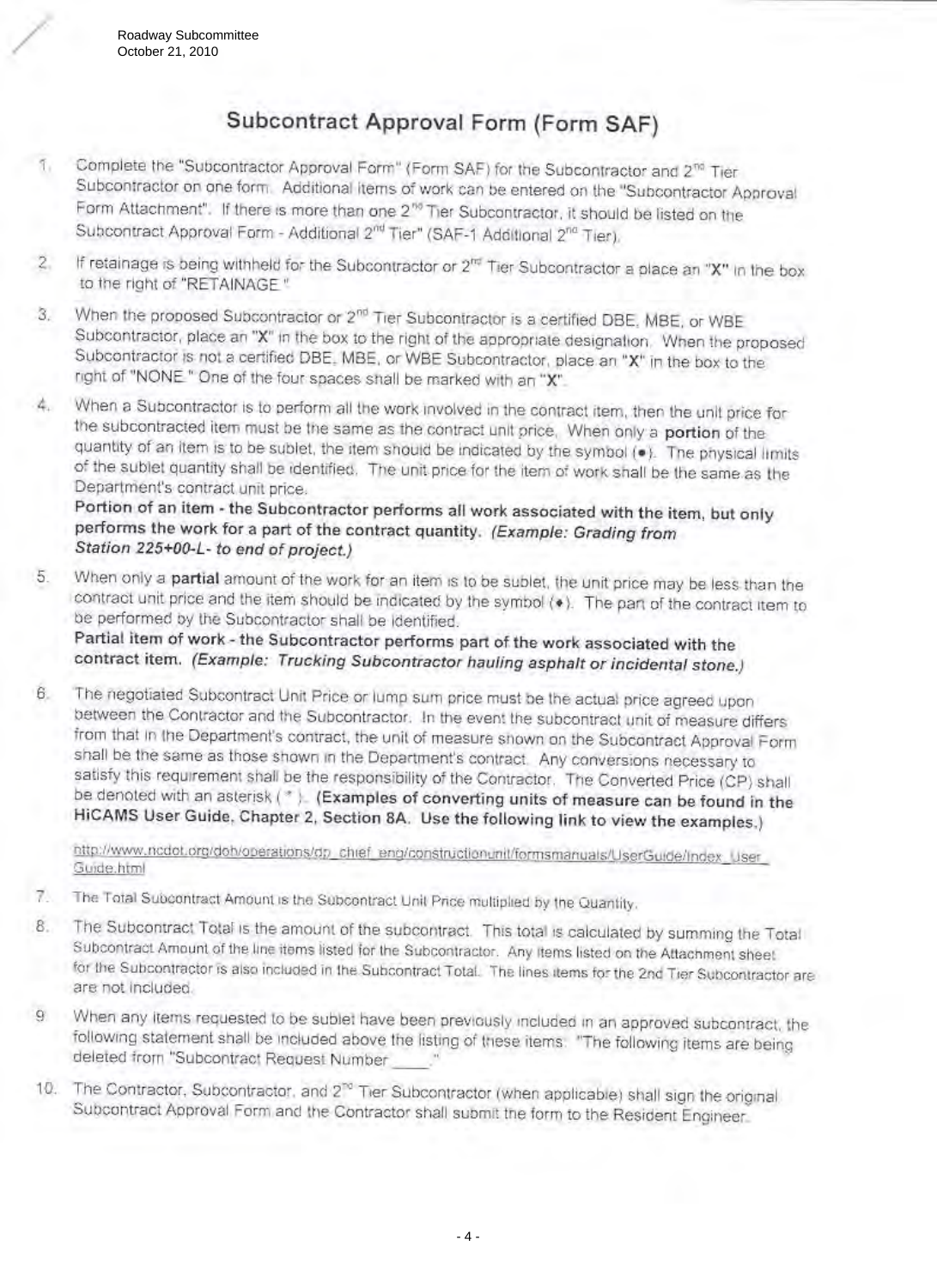# SUBCONTRACT APPROVAL FORM

| ----<br>CONTRACTOR | ۱ |
|--------------------|---|
| ί                  |   |
| 5                  |   |

| Subcontractor Name and Address                      |                                                                                                                                                                                                                              |                                            |                                    |                               | Vendor No. |               |                        |                           | Retainage DBE MBE WBE NONE         |
|-----------------------------------------------------|------------------------------------------------------------------------------------------------------------------------------------------------------------------------------------------------------------------------------|--------------------------------------------|------------------------------------|-------------------------------|------------|---------------|------------------------|---------------------------|------------------------------------|
| 2 <sup>19</sup> Tier Subcontractor Name and Address |                                                                                                                                                                                                                              |                                            |                                    |                               | Vendor No. |               |                        |                           | Retainage DBE MBE WBE NONE         |
|                                                     |                                                                                                                                                                                                                              |                                            |                                    |                               |            |               |                        |                           |                                    |
| Nunber<br>Code<br>Eine                              | Item Description                                                                                                                                                                                                             | $\widehat{\bullet}$<br>g<br>$\ddot{\cdot}$ | 2 <sup>iiti</sup> Tier<br>Sub<br>ğ | Quantity                      | Unit       | $\Theta$<br>* | Contract Unit<br>Price | Subcontract<br>Unit Price | <b>Total Subcontract</b><br>Amount |
|                                                     |                                                                                                                                                                                                                              |                                            |                                    |                               |            |               |                        |                           |                                    |
|                                                     |                                                                                                                                                                                                                              |                                            |                                    |                               |            |               |                        |                           |                                    |
| Indicates a Portion of the Item ( $\bullet$ )       |                                                                                                                                                                                                                              |                                            |                                    | Indicates a Partial Item ( ◆) |            |               |                        | Subcontract<br>Total:     |                                    |
|                                                     | SUBCONTRACT CERTIFICATION (applies only to Federal projects)                                                                                                                                                                 |                                            |                                    |                               |            |               |                        |                           |                                    |
|                                                     | in the subcontract / 2 <sup>ns</sup> fier subcontract in its enlirely.<br>The Contractor / Subcontractor certifies that the subcontract is in writing and that FHWA 1273, "Required Contract Provisions," have been included |                                            |                                    |                               |            |               |                        |                           |                                    |

| adway Subcommittee |  |
|--------------------|--|
|                    |  |

| hat all payments will be made directly to the Contractor.<br>of the work in compliance with the terms of the contract and<br>esponsible for the satisfactory performance and completion<br>Approved with the understanding that the Contractor will be<br>Resident Engineer |
|-----------------------------------------------------------------------------------------------------------------------------------------------------------------------------------------------------------------------------------------------------------------------------|
|-----------------------------------------------------------------------------------------------------------------------------------------------------------------------------------------------------------------------------------------------------------------------------|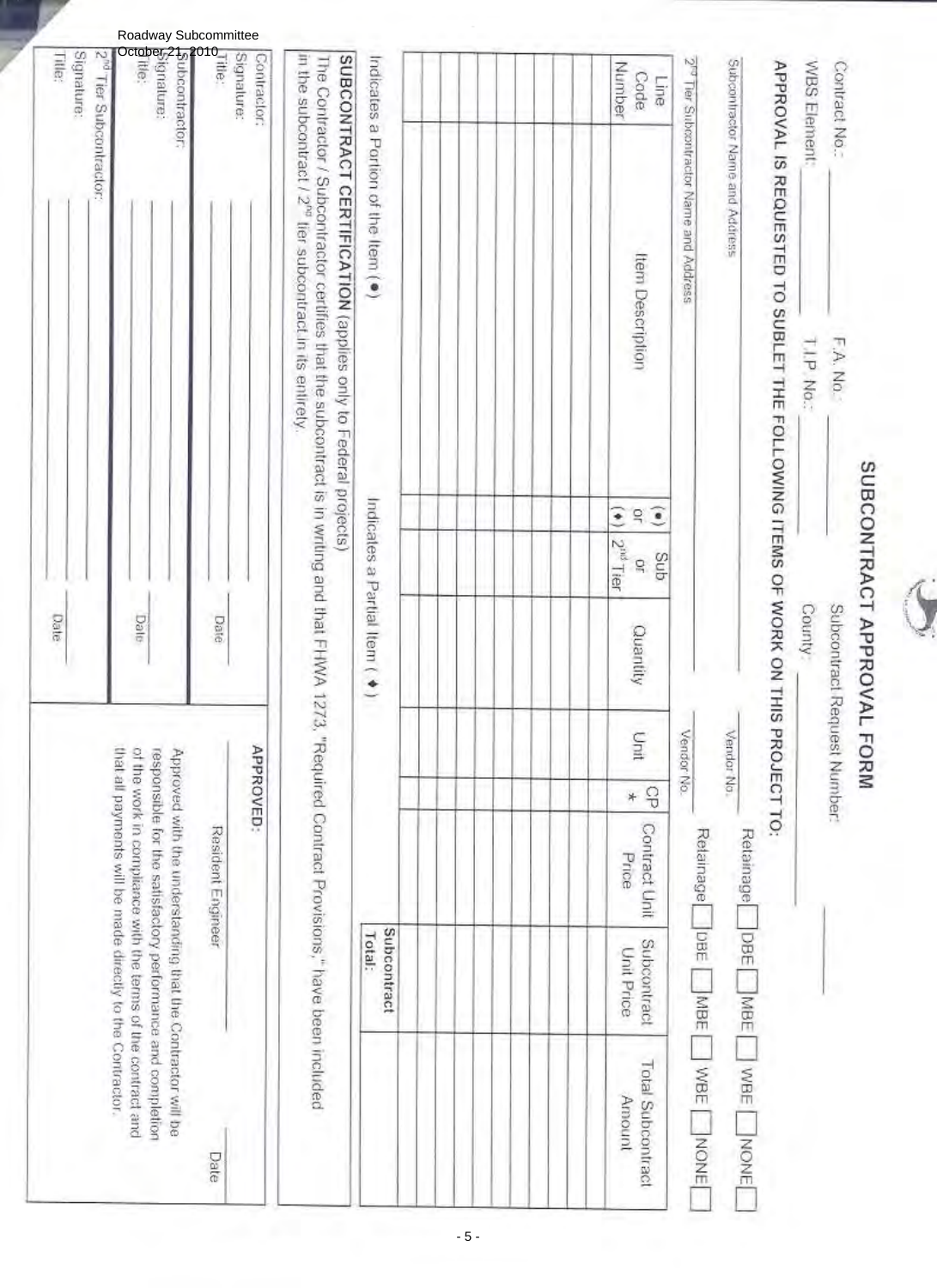

# SUBCONTRACT APPROVAL FORM ATTACHMENT

Subcontract Request Number

Contract No.

F.A. No.:

| Roadway Subcommittee<br><del>October</del> 21, 2010 |  |  |  |  |  |  |  |  |  |  |  |  |  |                                                                                                                          |
|-----------------------------------------------------|--|--|--|--|--|--|--|--|--|--|--|--|--|--------------------------------------------------------------------------------------------------------------------------|
|                                                     |  |  |  |  |  |  |  |  |  |  |  |  |  | Line<br>Code<br>Number                                                                                                   |
|                                                     |  |  |  |  |  |  |  |  |  |  |  |  |  | Item Description                                                                                                         |
|                                                     |  |  |  |  |  |  |  |  |  |  |  |  |  |                                                                                                                          |
|                                                     |  |  |  |  |  |  |  |  |  |  |  |  |  | $\begin{pmatrix} 0 \\ 0 \\ 0 \\ 0 \end{pmatrix} \xrightarrow{\text{Sub}} \begin{pmatrix} 0 \\ 0 \\ 0 \\ 0 \end{pmatrix}$ |
|                                                     |  |  |  |  |  |  |  |  |  |  |  |  |  | Quantity                                                                                                                 |
|                                                     |  |  |  |  |  |  |  |  |  |  |  |  |  | Unit                                                                                                                     |
|                                                     |  |  |  |  |  |  |  |  |  |  |  |  |  | $\mathcal{C}$<br>$*$                                                                                                     |
|                                                     |  |  |  |  |  |  |  |  |  |  |  |  |  | Contract Unit<br>Price                                                                                                   |
|                                                     |  |  |  |  |  |  |  |  |  |  |  |  |  | Subcontract<br>Unit Price                                                                                                |
|                                                     |  |  |  |  |  |  |  |  |  |  |  |  |  | Total Subcontract<br>Amount                                                                                              |

Roadway Subcommittee

Indicates a Portion of the Item (\*)

Indicates a Partial Item ( ♦)

- 6 -